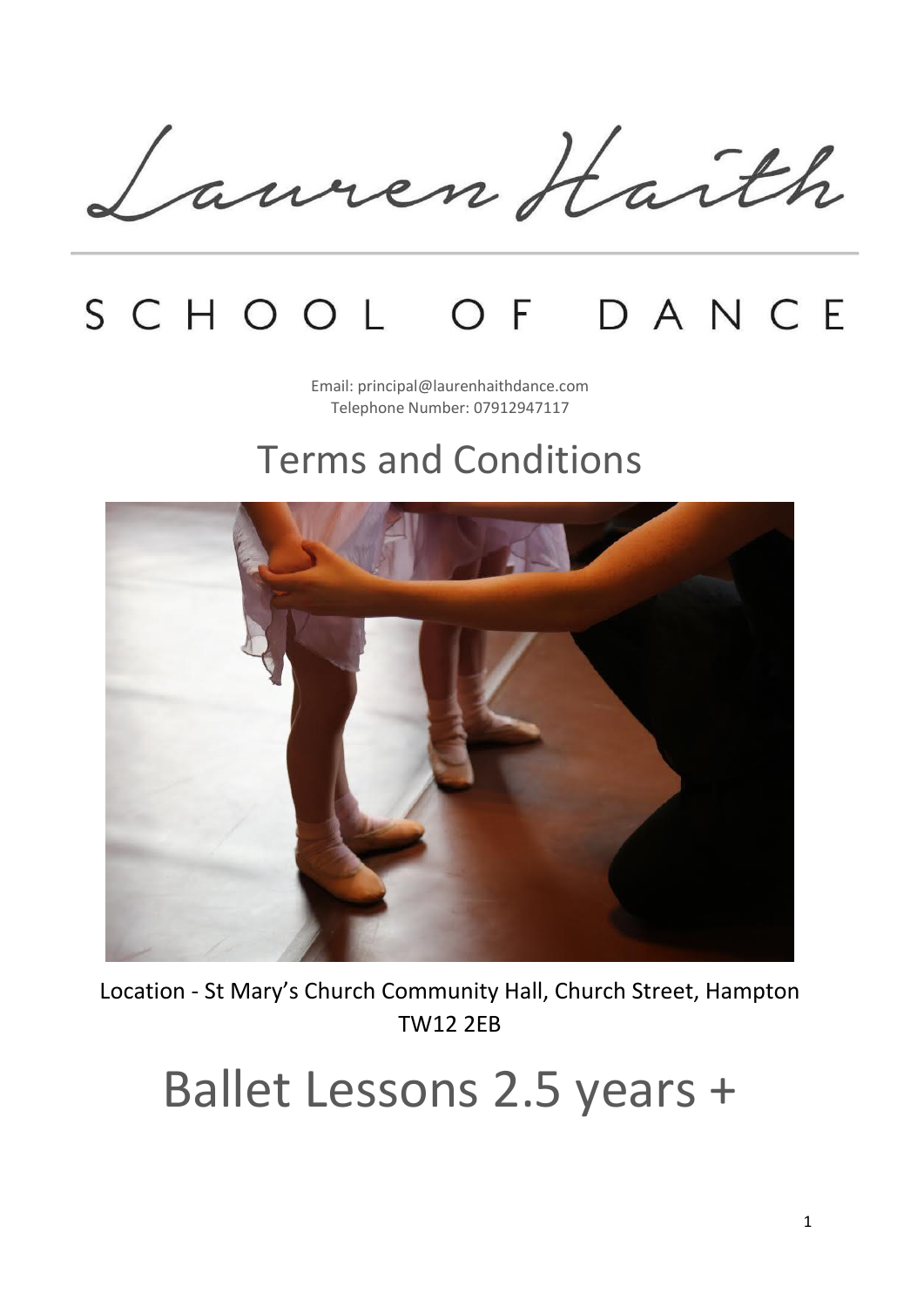#### Terms and Conditions

By completing the application form and signing the document you agree to the following terms and conditions.

#### Fees

- Fees must be paid prior to the start of term.
- You will be invoiced via email before the start of term, fees are due on or before the first week of the new term.
- If fees are not payed before the start of term (without prior arrangement) your child will not be admitted to class until fees are paid and you may risk losing their place in the class.
- An administrative fee of 5% will be added to any fees that are paid late.
- If you have two or more children at the school you will receive a 10% discount.
- If you recommend a friend and they join the school for a full term or longer you will receive a 10% discount.
- Fees are non-refundable and cannot be carried forward.
- Fees are subject to change at the beginning of the year to keep in line with inflation.
- LHSD will only offer refunds for classes cancelled by the school.
- Exam fees must be paid before the examination date and are non-refundable.
- Show fees must be paid on time in order for your child to participate.
- Any additional fees for exam coaching and show rehearsals must be paid in advance of the classes. Information on how to pay any additional costs will be provided (please see exam and show section of the T&C's for more information)

#### Enrolment and Notice Period

• Your child will automatically be enrolled for subsequent terms. If you wish for your child to stop lessons you must give half a term notice in writing or you will be required to pay half a terms fee.

#### **Timetable**

• Lauren Haith School of Dance reserves the right to alter the timetable at any given time. Should we need to do so we will provide you with as much notice as is practicably possible.

#### Missed Classes

• Fees are not amended if you are away during term time and a refund will not be provided. Your child will be allowed to make up missed classes by attending an alternative class of the same level if there is one.

#### Parent and Student Responsibilities

- To ensure all contact details and medical information is accurate and up to date.
- To ensure fees are paid on time, or risk extra charges and the potential loss of space in class.
- To make sure students are well presented, with appropriate hair styling and uniform (see p.6 for more information). Please ensure all uniform is labelled with your child's name.
- To ensure students arrive in time for class and are collected on time.
- If someone else is to be collecting your child please make sure you inform the teacher.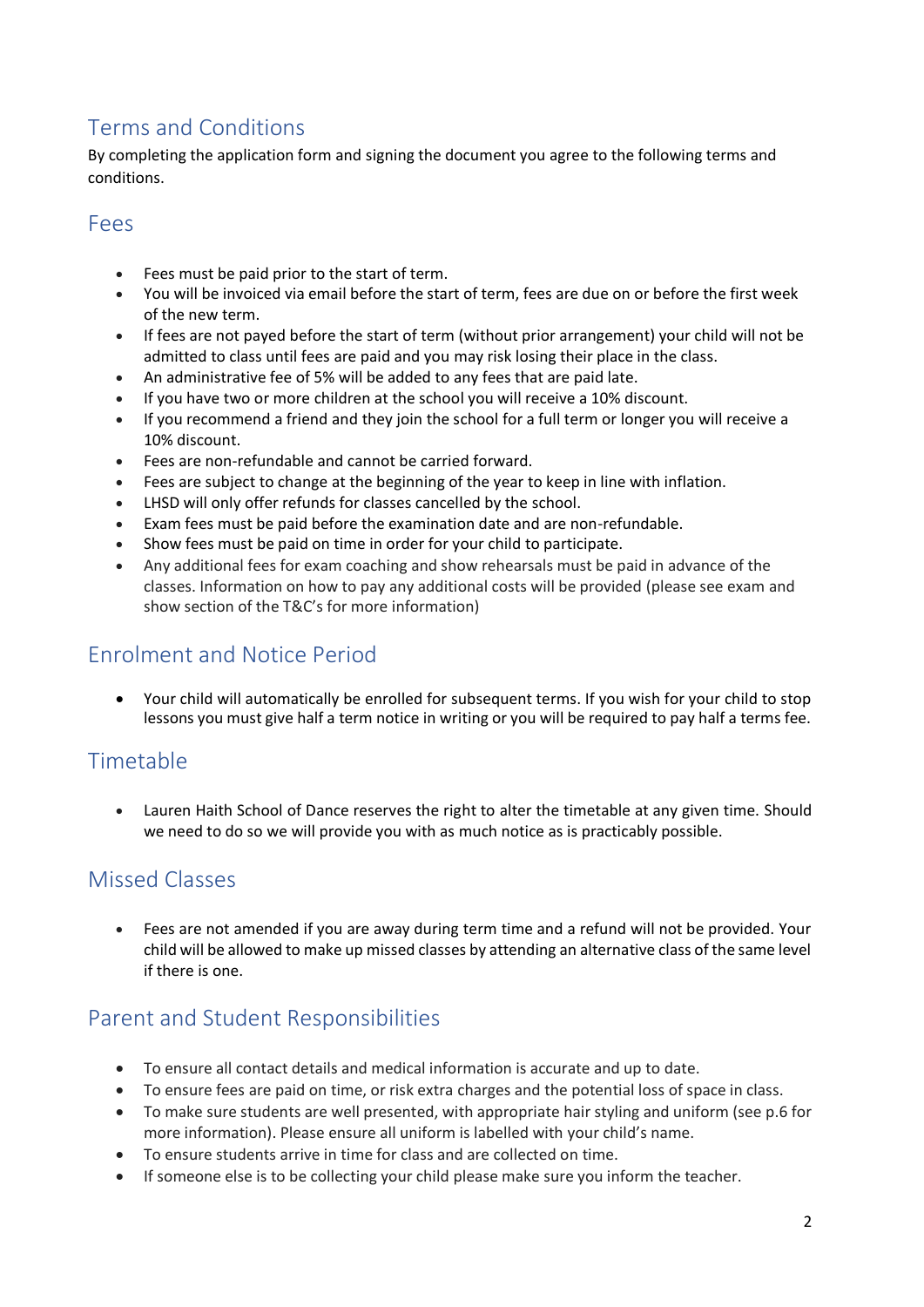- Please ensure staff are aware of any medical conditions, SEND or learning difficulties that may need special attention.
- Please be aware that bullying will not be tolerated and could result in expulsion from the school.
- Abuse towards any member of staff will not be tolerated and could result in expulsion from the school.

#### Shows and Performances

- At Lauren Haith School of Dance we aim to put on Annual/Bi-Annual productions. In order to put on a polished production we may require students to take part in extra lessons or dress rehearsals.
- When requesting consent for your child to partake in a performance (which is optional but encouraged) we will outline any costs, dates and times of any performances.
- All costs relating to shows will be kept to a minimum and will only help to cover the essentials; costume hire, additional teaching hours etc.
- Upon providing consent for your child to partake in the show you will be expected to pay any fees in advance and commit to attending all rehearsals or risk losing the opportunity for your child to perform.

#### Exams

- The teacher will decide when your child is ready to be entered for their RAD ballet exam, this is decided on a case-by-case basis. This means that not all students may be entered for their exams at the same time (although we do strive to achieve exam readiness at the same time). However, we believe that in ensuring children are fully prepared when taking their exam they have the best chance at success and a high grade
- At Lauren Haith School of Dance we follow the RAD examinations guidance which means we have to comply with their rules and regulations when entering students.
- As such students will have to pay a fee for taking their Ballet exams set out by the RAD (the money will go directly to the RAD)
- If ballet exams are taken at our venue a small fee may be added on top to help cover the studio hire and musical accompaniment (In the case of extra charges this will always be clearly broken down before you are asked for your consent)
- The RAD has strict minimum age restrictions for ballet exams which we have to adhere to
- The RAD has a recommended number of hours each child should study each grade of work, we believe that these guidelines are extremely important for students to follow so they are able to achieve their best, as such your child may be required to take additional lessons in the approach to their ballet exam, if you do not consent and commit to attending these lessons your teacher holds the right to refuse entry for the exam
- As well as examinations, the RAD syllabus offers solo performance awards and class awards and presentations, we may put your child forward for one of these awards if we think they would be more suitable for your child
- For more information on RAD exams and protocol please contact Lauren Haith School of Dance or visit the RAD exams page<https://www.royalacademyofdance.org/achieve/exams>
- All fees relating to your child's ballet exam must be paid in full by the deadline provided in order to secure your child's entry. If payment has not been received for entrance fee or extra lessons we will not be able to enter your child for the exam.